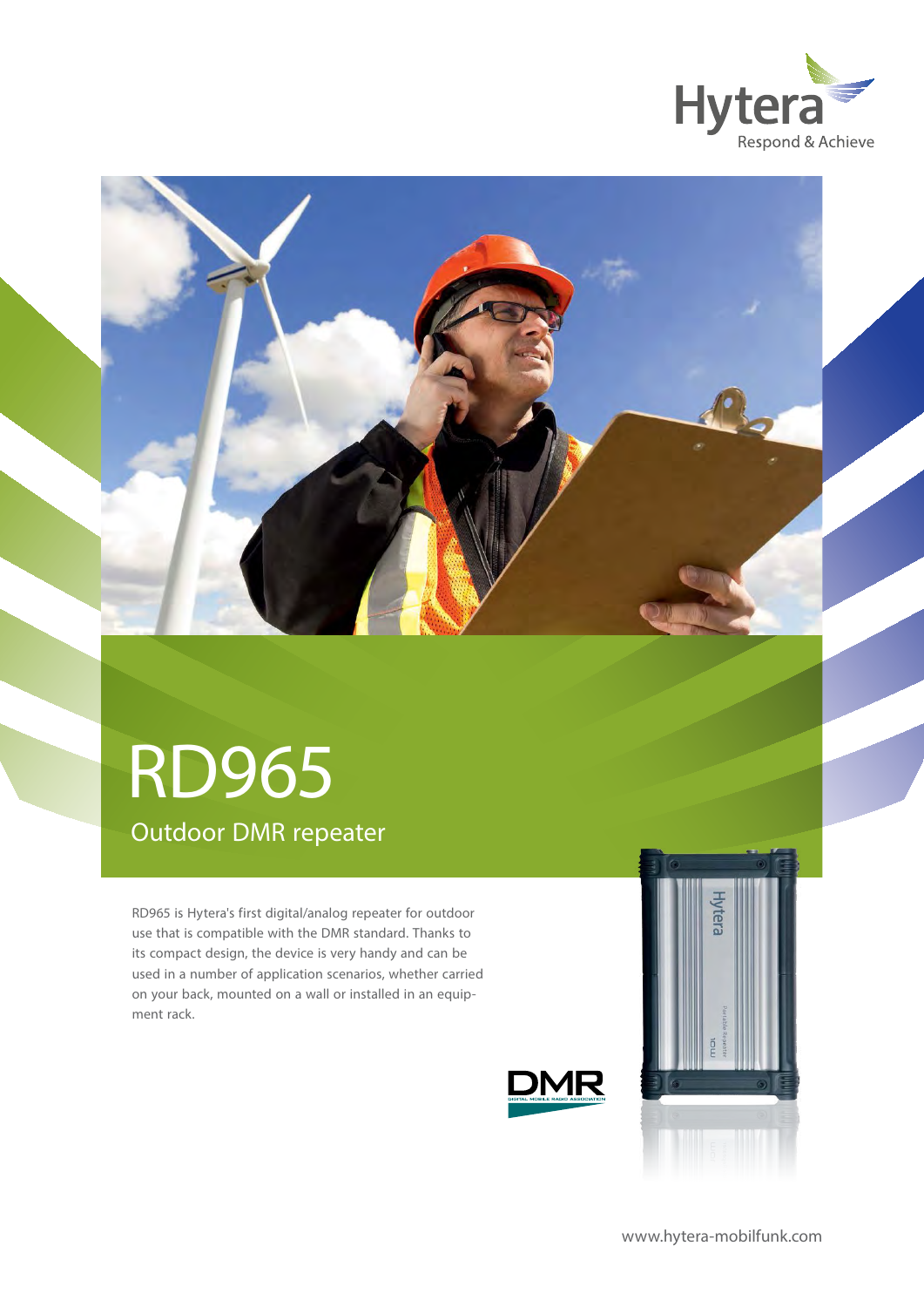# **Repeater**

# RD965 **Outdoor DMR repeater**











## **Highlights**

#### **GPS**

The GPS module enables emergency control rooms to monitor the location of a small radio network in real time if the repeater is being used as a mobile unit.

#### **Small backup battery (optional)**

The 10 Ah lithium-ion battery can support at least eight hours of operation at a duty cycle of 50% and boasts a high transmitting power as an emergency power supply for outdoor operation and mobile use. RD965 is compatible with the SMBus 1.1 standard and can monitor battery statuses, such as the estimated remaining capacity. Intelligent charging management enables the battery to be charged automatically for later use. The three-stage battery protection enhances the safety and reliability of the charging process.

#### **Repeater diagnostics and control system**

Using a PC-based application, it is possible to monitor, diagnose, and control remote repeaters (via the IP interface with a network connected) and local repeaters (via USB port). Hytera's RDAC software supports network access at multiple points and enables the administrator to monitor two way radios registered in the DMR radio network.

#### **Voice input/output via dual timeslots: ideal for monitoring and voice recording**

The device supports voice input and output via dual timeslots in digital mode and enables users to continuously record conversations.

#### **Flexible networking**

By connecting geographically distributed repeaters that run at the same or different frequencies to form an IP-based and location-independent wireless communication network, mobile radios can use voice and data services even when in roaming mode. The RD965 can be used with the RD985 in a repeater network.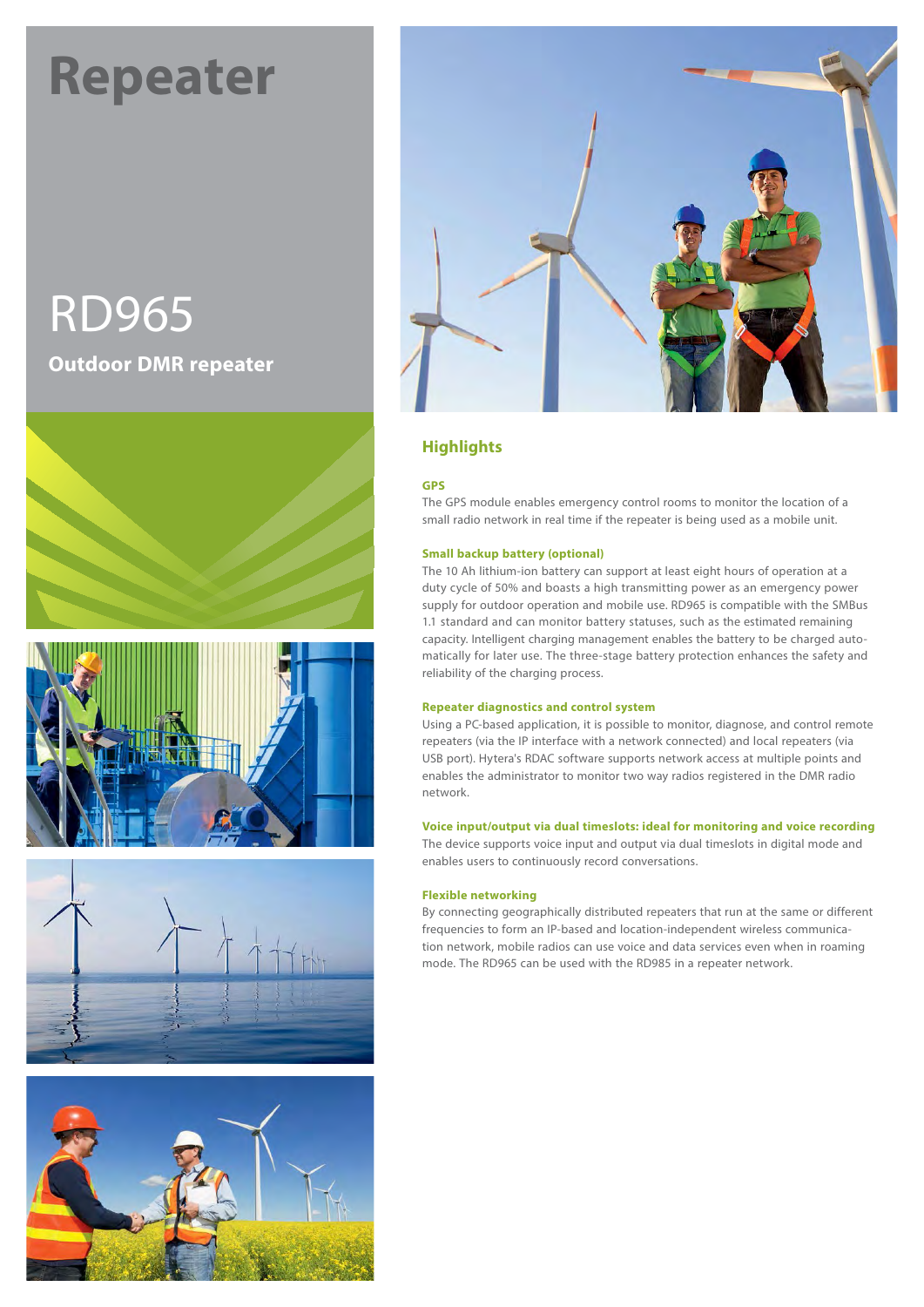#### **Innovative design**

#### **Outdoor operation and IP67 degree of protection**

RD965 fully complies with the standards MIL-STD-810 C/D/E/F/G and conforms to the IP67 degree of protection, ensuring exceptional performance even in harsh conditions.

#### **Slimline and portable**

With its compact design, the device measures a mere 52 mm high and weighs less than 5 kg, including the 10 Ah battery.

#### **16 channels**

The repeater supports up to 16 voice channels. The user can switch between channels using the PC-based RDAC software, the channel selector switch on the front panel of the device, or the external interface on the repeater.

#### **Upgradeable software**

New functions can be integrated easily and smoothly using software upgrades, meaning the user does not need to buy a new device.



#### **Digital/analog connection**

Using a back-to-back-connection between two repeaters, analog radio networks can be connected to the DMR radio system, facilitating the smooth transition from analog to digital radio technology.

#### **User-friendly control panel**

The control panel has various indicators for the channel status, a button for the channel settings and a connection for a hand microphone or a remote speaker microphone.

#### **Flexible applications**

The repeater can be mounted on tables and walls to provide mobile radio coverage within a building, installed in a mobile case or rack for emergency communication, or carried on your back for outdoor use. The RD965 repeater is also suitable for providing tunnels and underground facilities, e.g. underground parking lots, with radio coverage.

#### **Optional accessories (excerpt)**



The illustrations below are for reference purposes only. The products might differ from these illustrations.